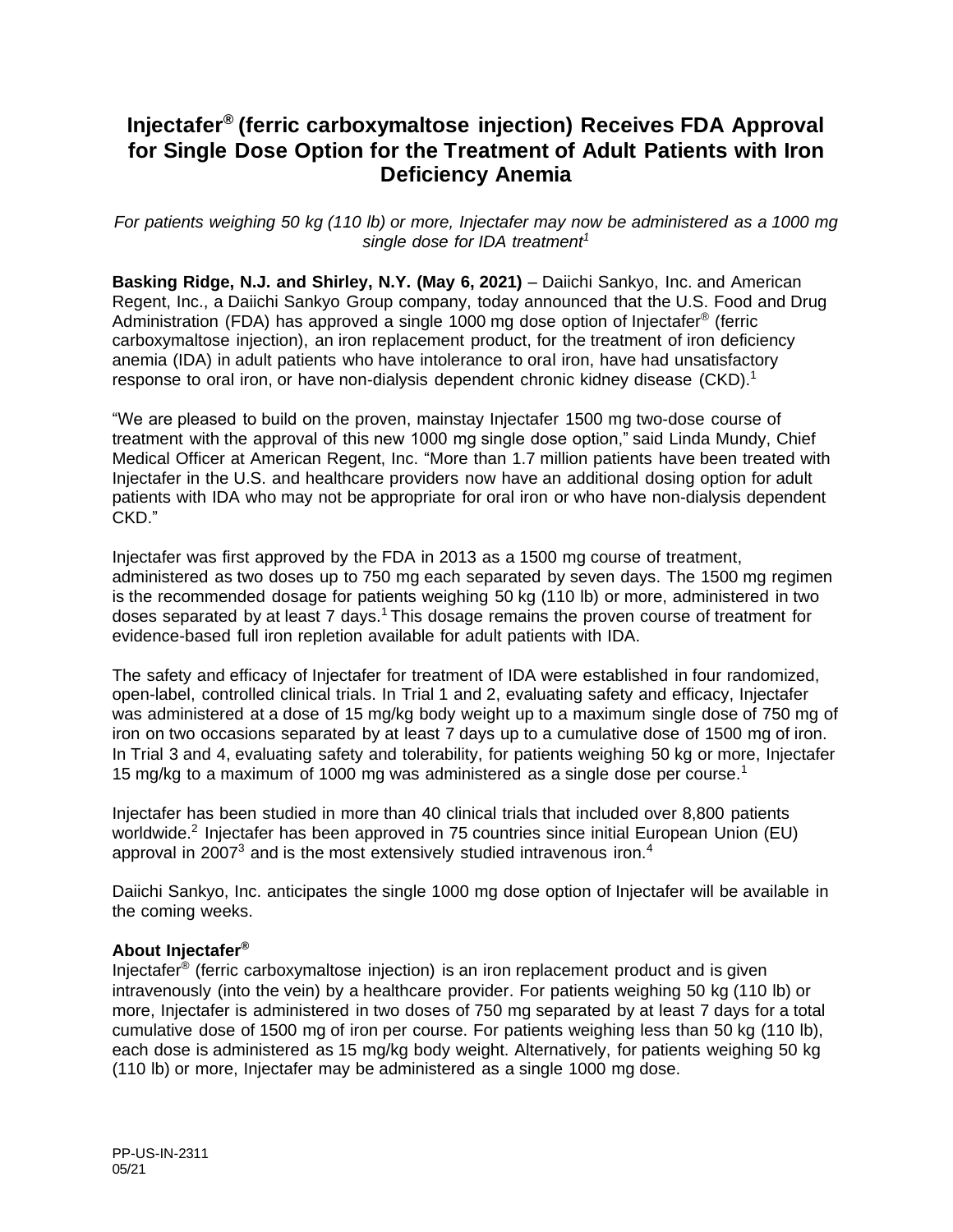Injectafer is manufactured and marketed under the name of Ferinject® (Ferric Carboxymaltose) by Vifor Pharma (Switzerland) outside of North America.

# **U.S. Important Safety Information for INJECTAFER**

## **INDICATIONS**

Injectafer<sup>®</sup> (ferric carboxymaltose injection) is indicated for the treatment of iron deficiency anemia (IDA) in adult patients who have intolerance to oral iron or have had unsatisfactory response to oral iron, or who have non-dialysis dependent chronic kidney disease.

## **IMPORTANT SAFETY INFORMATION**

#### **CONTRAINDICATIONS**

Injectafer is contraindicated in patients with hypersensitivity to Injectafer or any of its inactive components.

## **WARNINGS AND PRECAUTIONS**

Symptomatic hypophosphatemia requiring clinical intervention has been reported in patients at risk of low serum phosphate in the postmarketing setting. These cases have occurred mostly after repeated exposure to Injectafer in patients with no reported history of renal impairment. Possible risk factors for hypophosphatemia include a history of gastrointestinal disorders associated with malabsorption of fat-soluble vitamins or phosphate, concurrent or prior use of medications that affect proximal renal tubular function, hyperparathyroidism, vitamin D deficiency and malnutrition. In most cases, hypophosphatemia resolved within three months.

Monitor serum phosphate levels in patients at risk for low serum phosphate who require a repeat course of treatment.

Serious hypersensitivity reactions, including anaphylactic-type reactions, some of which have been life-threatening and fatal, have been reported in patients receiving Injectafer. Patients may present with shock, clinically significant hypotension, loss of consciousness, and/or collapse. Monitor patients for signs and symptoms of hypersensitivity during and after Injectafer administration for at least 30 minutes and until clinically stable following completion of the infusion. Only administer Injectafer when personnel and therapies are immediately available for the treatment of serious hypersensitivity reactions. In clinical trials, serious anaphylactic/anaphylactoid reactions were reported in 0.1% (2/1775) of subjects receiving Injectafer. Other serious or severe adverse reactions potentially associated with hypersensitivity which included, but were not limited to, pruritus, rash, urticaria, wheezing, or hypotension were reported in 1.5% (26/1775) of these subjects.

In clinical studies, hypertension was reported in 4% (67/1775) of subjects in clinical trials 1 and 2. Transient elevations in systolic blood pressure, sometimes occurring with facial flushing, dizziness, or nausea were observed in 6% (106/1775) of subjects in these two clinical trials. These elevations generally occurred immediately after dosing and resolved within 30 minutes. Monitor patients for signs and symptoms of hypertension following each Injectafer administration.

In the 24 hours following administration of Injectafer, laboratory assays may overestimate serum iron and transferrin bound iron by also measuring the iron in Injectafer.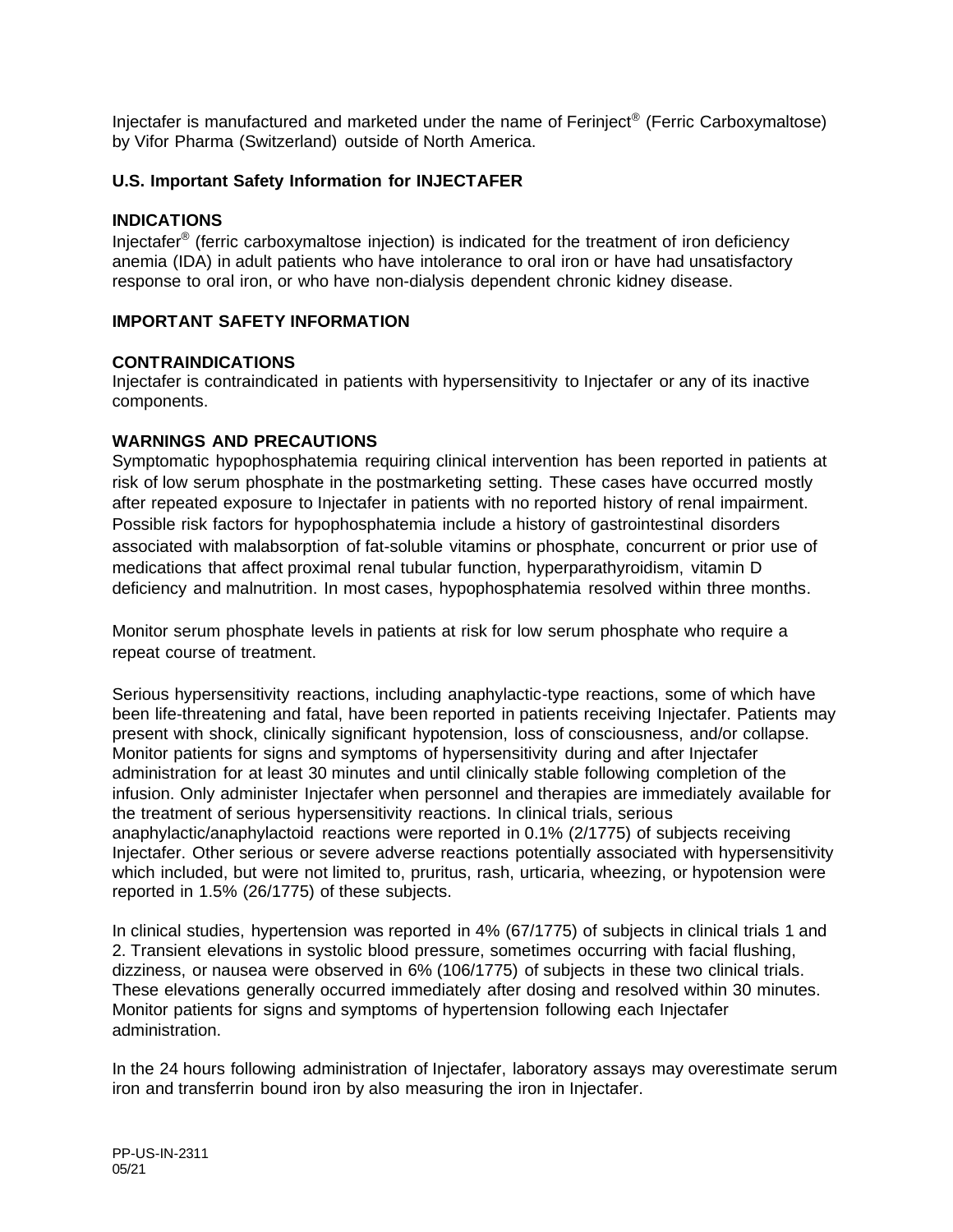# **ADVERSE REACTIONS**

In two randomized clinical studies [Studies 1 and 2], a total of 1775 patients were exposed to Injectafer, 15 mg/kg of body weight, up to a maximum single dose of 750 mg of iron on two occasions, separated by at least 7 days, up to a cumulative dose of 1500 mg of iron. Adverse reactions reported by ≥2% of Injectafer-treated patients were nausea (7.2%); hypertension (4%); flushing (4%); injection site reactions (3%); erythema (3%); hypophosphatemia (2.1%); dizziness (2.1%); and vomiting (2%).

Pooled data from two Phase 3 studies 1VIT09030 (NCT00981045) and 1VIT09031 (NCT00982007) with a dosing regimen of Injectafer 15 mg/kg up to a maximum of 750 mg x 2 doses to a cumulative dose of 1500 mg of iron were analyzed to compare rates of adverse reactions in two Phase 3 parallel group studies 1VIT07017 (NCT00548860) and 1VIT07018 (NCT00548691) with a dosing regimen of Injectafer 15 mg/kg up to a maximum of 1000 mg single dose. Adverse reactions reported by ≥2% of Injectafer-treated patients were injection site reactions (4%) and injection site extravasation (2%) in 1VIT07017 and 1VIT07018.

The following adverse reactions have been identified during post approval use of Injectafer. Because these reactions are reported voluntarily from a population of uncertain size, it is not always possible to reliably estimate their frequency or establish a causal relationship to drug exposure.

The following adverse reactions have been reported from the post-marketing spontaneous reports with Injectafer: *cardiac disorders*: tachycardia; *general disorders and administration site conditions*: chest discomfort, chills, pyrexia; *metabolism and nutrition disorders*: hypophosphatemia; *musculoskeletal and connective tissue disorders*: arthralgia, back pain, hypophosphatemic osteomalacia (rarely reported event); *nervous system disorders*: syncope; *respiratory, thoracic and mediastinal disorders*: dyspnea; *skin and subcutaneous tissue disorders*: angioedema, erythema, pruritus, urticaria; *pregnancy:* fetal bradycardia.

## **CLINICAL CONSIDERATIONS IN PREGNANCY**

Untreated IDA in pregnancy is associated with adverse maternal outcomes such as postpartum anemia. Adverse pregnancy outcomes associated with IDA include increased risk for preterm delivery and low birth weight.

Severe adverse reactions including circulatory failure (severe hypotension, shock including in the context of anaphylactic reaction) may occur in pregnant women with parenteral iron products (such as Injectafer) which may cause fetal bradycardia, especially during the second and third trimester.

# **You are encouraged to report Adverse Drug Events to American Regent, Inc. at 1-800- 734-9236 or to the FDA by visiting [www.fda.gov/medwatch](http://www.fda.gov/medwatch) or calling 1-800-FDA-1088.**

## **About Daiichi Sankyo**

Daiichi Sankyo is dedicated to creating new modalities and innovative medicines by leveraging our world-class science and technology for our purpose "to contribute to the enrichment of quality of life around the world." In addition to our current portfolio of medicines for cancer and cardiovascular disease, Daiichi Sankyo is primarily focused on developing novel therapies for people with cancer as well as other diseases with high unmet medical needs. With more than